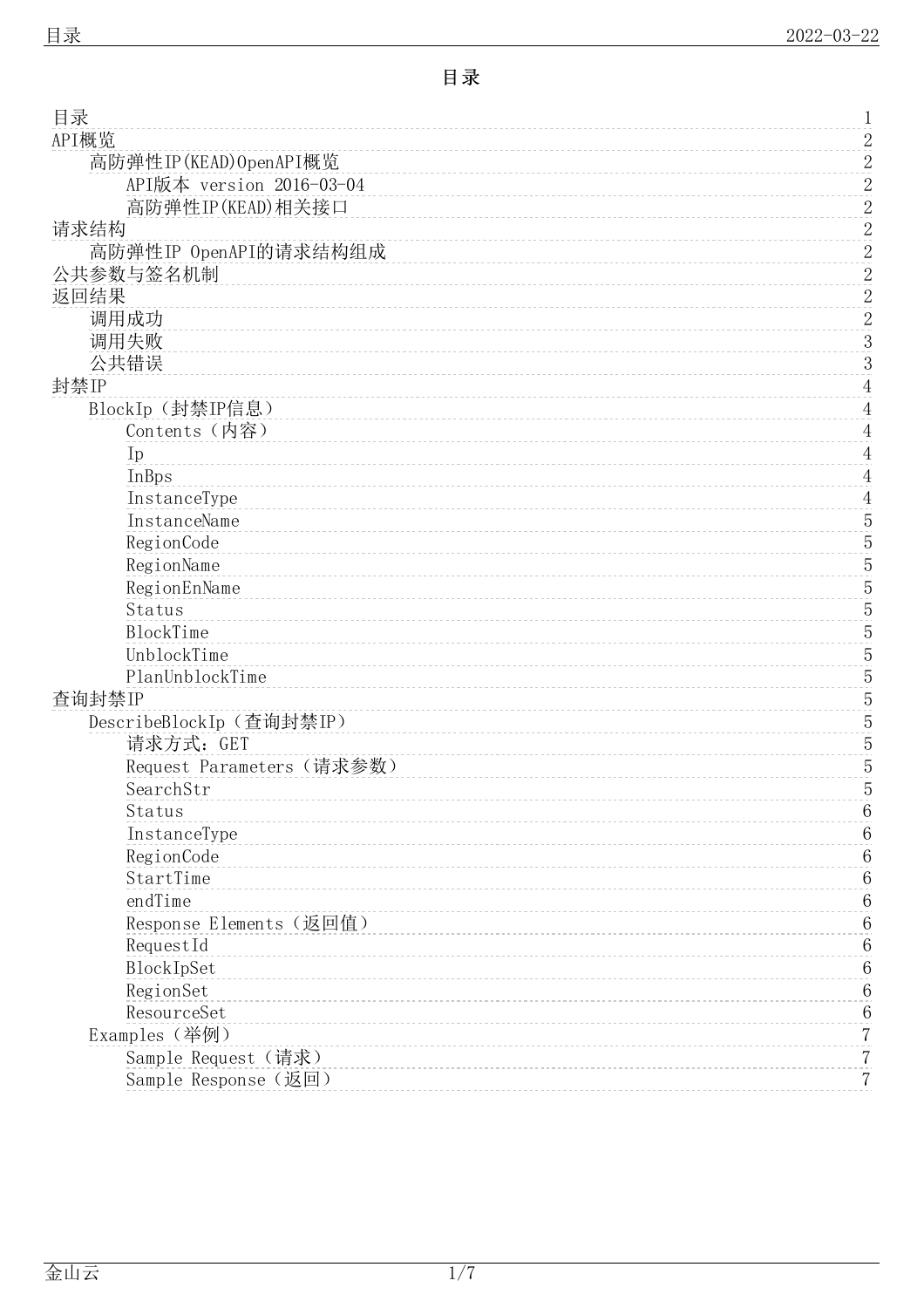# <span id="page-1-0"></span>API概览

## <span id="page-1-1"></span>高防弹性IP(KEAD)OpenAPI概览

<span id="page-1-2"></span>API版本 version 2016-03-04

#### <span id="page-1-3"></span>高防弹性IP(KEAD)相关接口

| 接口功能   | Action Name              | 功能描述                             |
|--------|--------------------------|----------------------------------|
|        | 杳询封禁IP列表 DescribeBlockIp | 香询EIP封禁信息                        |
| 绑定弹性IP | AssociateAddress         | 将指定弹性IP绑定到指定的实例类型                |
| 解绑弹性IP |                          | DisassociateAddress 将指定弹性IP与实例解绑 |

# <span id="page-1-4"></span>请求结构

客户调用金山云高防弹性IP服务的OpenAPI接口是通过向指定服务地址发送请求,并按照OpenAPI文档说明在请求中添加相应 的公共参数和接口参数来完成的。

#### <span id="page-1-5"></span>高防弹性IP OpenAPI的请求结构组成

- 1. 服务地址 高防弹性IP的服务接入地址: kead. cn-beijing-6. api. ksyun. com
- 2. 通信协议 支持通过HTTP或HTTPS两种方式进行请求通信,推荐使用安全性更高的HTTPS方式发送请求。
- 3. 请求方法 高防弹性IP的OpenAPI支持GET和POST请求。

注意:使用GET方式,参数从querystring取得;使用 POST 方式,参数从请求body中取得。GET方式需要对所 有请求参数做URL编码;POST方式使用x-www-form-urlencoded编码。

- 4. 请求参数 金山云OpenAPI请求包含两类参数:公共请求参数和接口请求参数。其中,公共请求参数是每个接口都要用到 的请求参数,具体可参见[公共参数与请求机制](https://docs.ksyun.com/documents/40376)小节;接口请求参数是各个接口所特有的,具体见各个接口的"请求参 数"描述。
- 5. 字符编码 请求及返回结果都使用utf-8进行编码。

# <span id="page-1-6"></span>公共参数与签名机制

金山云OpenAPI支持以下两种签名算法,您可以根据业务需要选择所使用的签名算法,请注意两种签名算法所使用的公共参数 有所区别。

- (1)简化版签名算法,相比AWS签名算法,签名机制更加简单。
	- [公共参数](https://docs.ksyun.com/documents/40297)  $\bullet$ [签名算法](https://docs.ksyun.com/documents/40298)  $\bullet$
- (2) AWS签名算法版本4, 具体可以参考[AWS文档](http://docs.aws.amazon.com/general/latest/gr/signature-version-4.html)
	- [公共参数](https://docs.ksyun.com/documents/40308)
	- [签名算法](https://docs.ksyun.com/documents/40309)

# <span id="page-1-7"></span>返回结果

金山云高防弹性IP的调用返回的数据格式支持xml和json两种,默认返回json格式,可通过设置HTTP Header Accept=application/json来改变返回数据格式。每次接口调用,无论成功与否,系统都会返回一个唯一识别码RequestId。

- 返回2xxHTTP状态码表示调用成功
- 返回4xx或5xxHTTP状态码表示调用失败

### <span id="page-1-8"></span>调用成功

json格式实例

{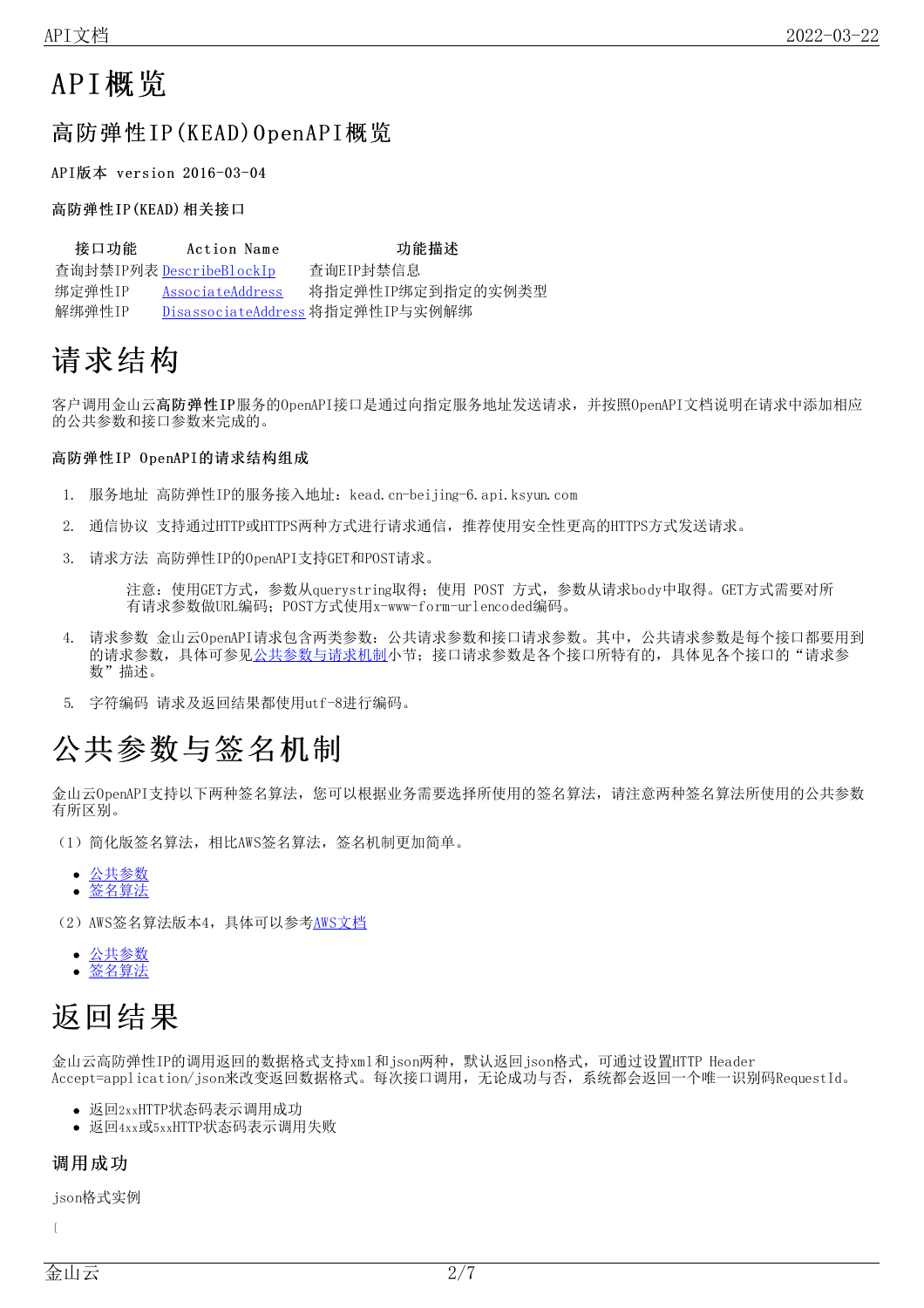}

```
"RequestId": "4C467B38-3910-447D-87BC-AC049166F216"
/*返回结果数据*/
```
### <span id="page-2-0"></span>调用失败

调用接口失败,不会返回结果数据;返回的HTTP消息体中包含具体的错误代码(code)及错误信息(message);与调用成功一样 还包含请求ID(RequestId), 在调用方找不到错误原因时, 可以联系金山云客服, 并提供RequestId, 以便我们尽快帮您解决问 题。

#### xml格式示例

 $\langle ?xm1 \rangle$  version="1.0" encoding="UTF-8"?>  $\langle$ response $\rangle$  $\langle$ Error $\rangle$ <Code>PermissionDenied</Code> <InnerCode>permission\_denied</InnerCode> <Message>权限不足</Message>  $\langle /Error \rangle$  $\label{eq:reduced} \langle \text{RequestId}\rangle\text{fd}229\text{f}7\text{c}-\text{e}65\text{f}-1402-\text{1d}85-8\text{c} \text{df}\text{f}25\text{c}8\text{b}59\text{<}\text{/RequestId}\rangle$  $\langle$ /response $\rangle$ 

### <span id="page-2-1"></span>公共错误

| Code)                                                                                       | 错误代码(错误消息(Message)                                                                                                         | 码   | HTTP 状态 中文描述 (语义)                                                                                                 |
|---------------------------------------------------------------------------------------------|----------------------------------------------------------------------------------------------------------------------------|-----|-------------------------------------------------------------------------------------------------------------------|
| MissingAut<br>nToken                                                                        | henticatio Request is missing 'Host' header.                                                                               | 403 | 请求header中缺少Host                                                                                                   |
| MissingAut<br>nToken                                                                        | henticatio Request is missing Authentication Token.                                                                        | 403 | 请求header中缺少认证token                                                                                                |
| MissingAut<br>nToken                                                                        | henticatio %s not in Http Header.                                                                                          | 403 | %s不在Http header中                                                                                                  |
| SignatureD<br>$o$ es<br>Not<br><br>Mat<br>ch                                                | Host' must be a 'SignedHeader' in the Author<br>ization.                                                                   | 403 | 请求的SignedHeader中必须包含Host                                                                                          |
| SignatureD<br>${\tt o}\, {\tt es}\, {\tt No}\, {\tt t}\, {\tt Mat}$<br>ch                   | Credential should be scoped with a valid ter $403$ minator: 'aws4_request', not: %s.                                       |     | 请求Authorization header中的"Credential"<br>末尾必须是 "aws4 request"                                                      |
| SignatureD<br>${\tt o}\, {\tt es}\allowbreak {\tt No}\, {\tt t}\allowbreak {\tt Mat}$<br>ch | Credential should be scoped to a valid regi<br>on, not:%s.                                                                 | 403 | 请求Authorization header中的"Credential"<br>中的Region信息无效                                                              |
| SignatureD<br>${\tt o}\, {\tt es}\, {\tt No}\, {\tt t}\, {\tt Mat}$<br>ch                   | Credential should be scoped to correct servi <sub>403</sub><br>ce: $% s.$                                                  |     | 请求Authorization header中的"Credential"<br>中的Service信息无效                                                             |
| SignatureD<br>oesNotMat<br>ch                                                               | The request signature we calculated does not $_{403}$<br>match the signature you provided.                                 |     | 请求中提供的签名与实际计算结果不匹配                                                                                                |
| SignatureD<br>ch                                                                            | oesNotMat Signature expired:%s.                                                                                            | 403 | 签名己过期                                                                                                             |
| ch                                                                                          | SignatureD Date in Credential scope does not match YYYY<br>oesNotMat MMDD from ISO-8601 version of date from HTT 403<br>Ρ. |     | 请求Authorization header中的"Credential"<br>中的Date应该是IS08601基本格式,形如"YYYYMM<br>$DD$ "                                  |
| entTokenId invalid.                                                                         | InvalidCliThe security token included in the request is                                                                    | 403 | 请求中提供的AccessKeyId无效                                                                                               |
| AccessDeni<br>ed                                                                            | User: %s is not authorized to perform: %s.                                                                                 | 403 | 用户%s无权限操作该资源: %s                                                                                                  |
| Incomplet<br>eSignature                                                                     | Date must be in ISO-8601 'basic format'. Go<br>t '%s'. See http://en.wikipedia.org/wiki/ISO 400<br>8601.                   |     | Date必须符合ISO_8601基本格式, 参考: http://<br>en. wikipedia. org/wiki/ISO 8601                                             |
|                                                                                             | Incomplet KSC query-string parameters must include %s.<br>eSignature Re-examine the query-string parameters.               | 400 | 查询条件中缺少签署信息, 查询条件中必须包含<br>" X-Amz-Algorithm ", " X-Amz-Credential ",<br>" X-Amz-SignedHeaders "、 " X-Amz-Date "信息 |
| Incomplet<br>eSignature                                                                     | Unsupported ksc 'algorithm': %s.                                                                                           | 400 | 只支持如下签名算法: AWS4-HMAC-SHA256                                                                                       |
|                                                                                             |                                                                                                                            |     |                                                                                                                   |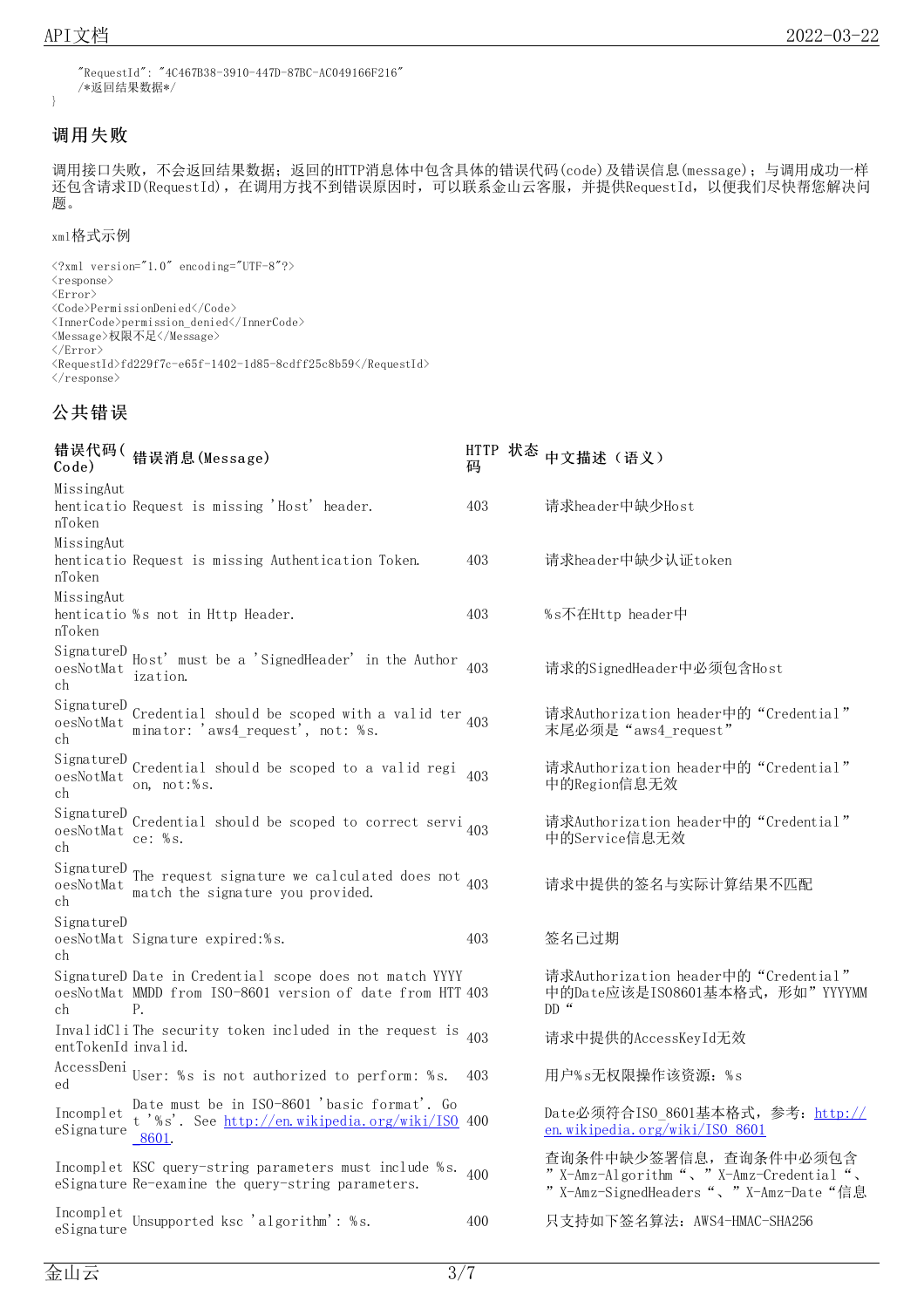Incomplet Authorization header requires 'Credential' p eSignature arameter. Authorization=% s. Incomplet Credential must have exactly 5 slash-delimit eSignature ed elements, e.g. accesskeyid/date/region/se rvice/aws4\_request, got: % s. 400 Incomplet eSignature Authorization header format error. 400 请求Authorization header的格式错误 Incomplet Authorization header requires existence of e eSignature thorization=% s ither a 'X-Amz-Date' or a 'Date' header, Au Incomplet Authorization header requires 'Signature' pa eSignature rameter. Authorization=% s Incomplet Authorization header requires 'SignedHeaders eSignature ' parameter. Authorization=% s ServiceUna<br>
http://www.com/sourceused.com/sourceused.com/sourceused.com/sourceused.com/sourceused.com/sourceused.com/sour<br>
http://www.com/sourceused.com/sourceused.com/sourceused.com/sourceused.com/sourceused.com/sourceus vailable ServiceUna Auth Service is unavailable because of an un vailable known error, exception or failure ServiceUna Request was rejected because it referenced a vailable n 'InnerApi' that does not have an internal service ServiceUna OpenAPI or Service is unavailable because o vailable f an unknown error, exception or failure. DryRunOper Request would have succeeded, but DryRun fla ation g is set NoSuchEnti Request was rejected because it referenced a ty n 'InnerApi' that does not exist. LimitExcee Request was rejected because the request spe ded ed of this openAPI is beyond the current flo w control limit. InvalidPa rameterVa An invalid or out-of-range value was supplie lue d for the input parameter % s. InvalidMet The method %s for is not valid for this web hod service. MissingPar An value must be supplied for the input para ameter meter % s. InvalidQue ryParamet The query parameter % s is malformed or does ryraramet not adhere to KSC standards.<br>er ServiceTim Internal Service is unavailable because of t eout ime out.

# <span id="page-3-0"></span>封禁IP

#### <span id="page-3-1"></span>Block Ip(封禁IP信息)

<span id="page-3-2"></span>Co ntents(内容)

#### <span id="page-3-3"></span>Ip

- 描述:封禁IP
- 类型: String
- 是否可缺省: 否

#### <span id="page-3-4"></span>InBps

- 描述:攻击流量
- 类型: String
- 是否可缺省:是
- 单位:bps

#### <span id="page-3-5"></span>Insta nceType

<sup>400</sup> 请求Authorization header中需要包含"Credenti al"参数

请求Authorization header中中"Credential" 至少包含5项以斜杠分隔的元素,如:keyid/date /region/service/aws4\_request

请求中缺少"X-Amz-Date"或者"Date" header<br>信息

<sup>400</sup> 请求Authorization header中缺少"Signature" 信息

400 请求Authorization header中缺少 "SignedHeade rs"信息

验签或授权服务暂不可用

404 请求被拒绝,因其引用的InnerAPI无内部服务。

500 openAPI或服务暂不可用。

412 请求本可成功,但由于设置DryRun标记未成功

请求被拒绝, 因其引用的InnerAPI不存在

请求被拒绝, 因该openAPI接口访问速度已达到流 控上限

400 输入参数% s的值无效、不合法或者超出范围

400 Method % s对当前web服务无效

400 输入参数 % s的值不能为空

查询参数 % s格式不对、不存在或者不符合金山云 标准

内部服务由于超时暂不可用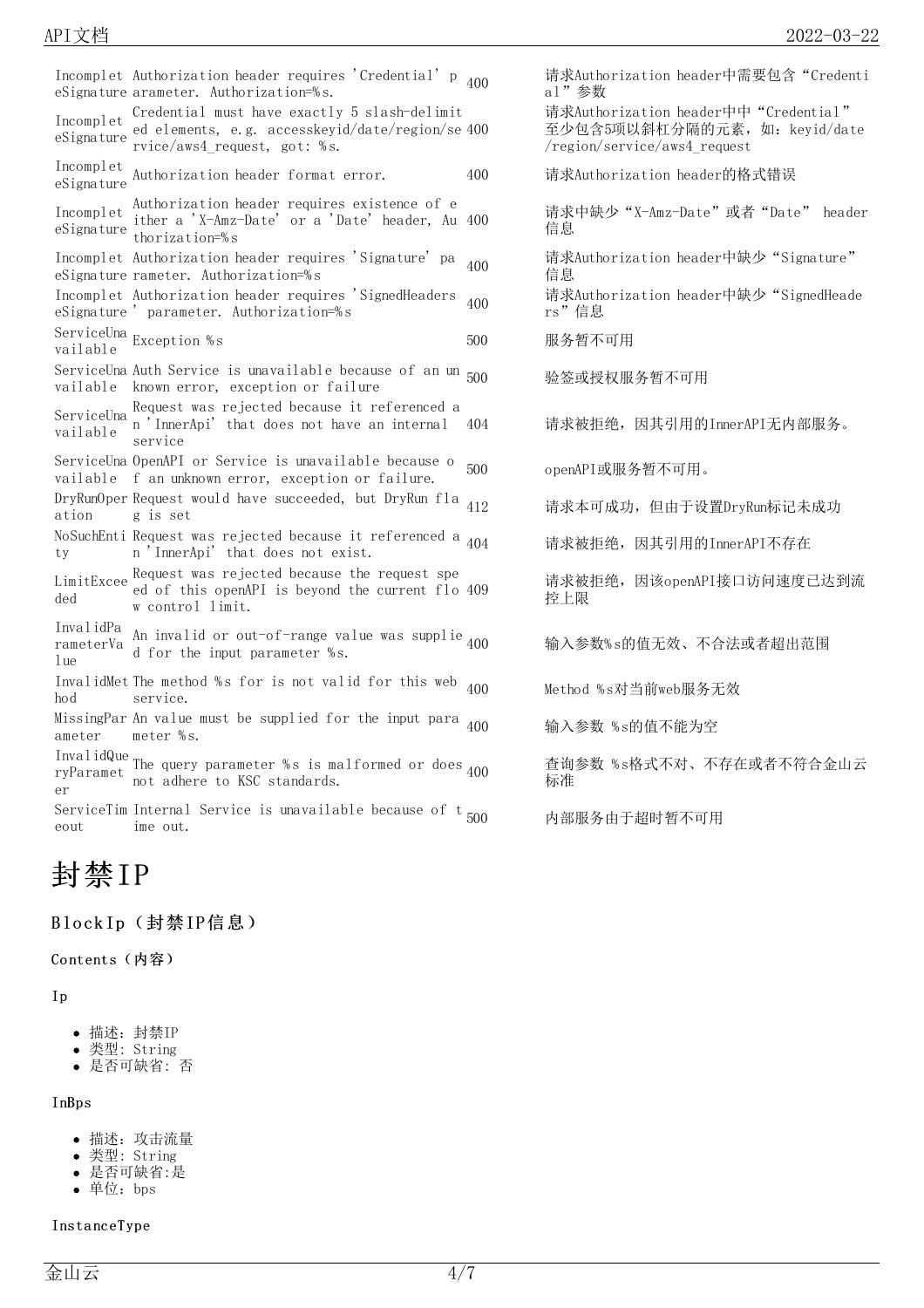- 描述:实例类型
- 类型: String
- 是否可缺省:是

#### <span id="page-4-0"></span>Insta nceNa m e

- 描述:实例名称
- 类型: String
- 是否可缺省

#### <span id="page-4-1"></span>Regio nCo de

- 描述:数据中心代码
- 类型: String
- 是否可缺省: 否
- 可选值: cn-beijing-6 华北1 (北京) | cn-shanghai-2 华东1 (上海) | cn-guangzhou-1 华南1 (广州) | cnhongkong-2 香港 | ap-singapore-1 新加坡

#### <span id="page-4-2"></span>Regio nNa m e

- 描述:数据中心中文名称
- 类型: String
- 是否可缺省: 否
- 可选值:华北1(北京)| 华东1(上海)| 华南1(广州) | 香港 | 新加坡

#### <span id="page-4-3"></span>Regio nEnNa m e

- 描述:数据英文名称
- 类型: String
- 是否可缺省:是
- 可选值: CN North 1(Beijing) | CN East 1(Shanghai) | CN South 1(Guangzhou) | Hong Kong| Singapore

#### <span id="page-4-4"></span>Sta tus

- 描述:封禁状态
- 类型: String
- 是否可缺省: 否
- 可选值:block 封禁中 | unblock 已解封

### <span id="page-4-5"></span>Bl o ckTim e

- 描述:封禁时间
- 类型: String
- 是否可缺省: 否

#### <span id="page-4-6"></span>UnblockTime

- 描述:解封时间
- 类型: String
- 是否可缺省: 否

### <span id="page-4-7"></span>PlanUnblockTime

- 描述:预计解封时间
- 类型:String

<span id="page-4-8"></span>

### <span id="page-4-9"></span>DescribeBlockIp(查询封禁IP)

<span id="page-4-10"></span>请求方式:GET

<span id="page-4-11"></span>Request Parameters (请求参数)

<span id="page-4-12"></span>Sea rchStr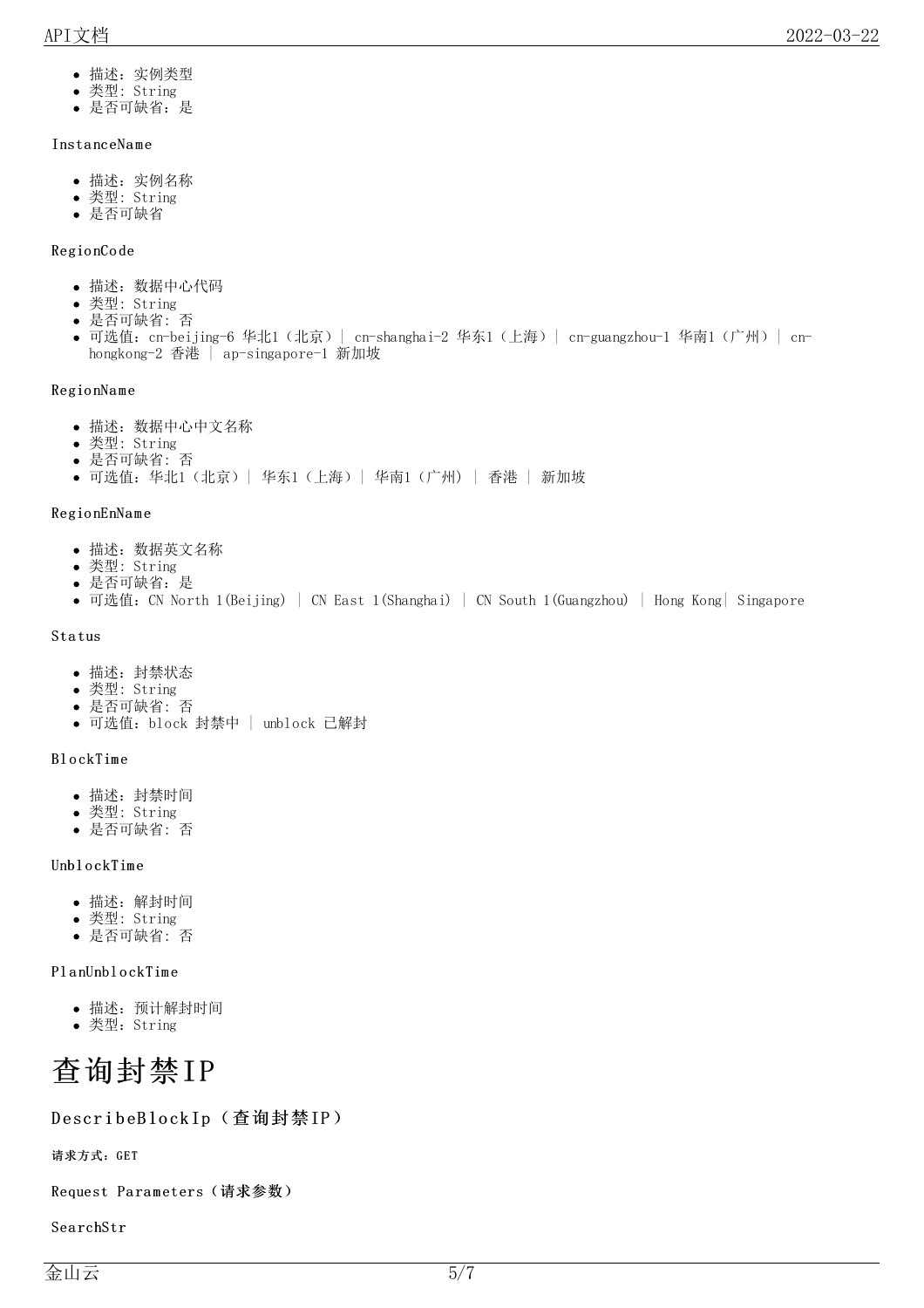- 描述:单个Ip或所属实例名称
- 类型: String
- 长度:0-100
- 是否可缺省: 是

#### <span id="page-5-0"></span>Sta tus

- 描述:状态
- 类型: String
- 是否可缺省: 是
- 可选值:block 封禁中| unblock已解封

#### <span id="page-5-1"></span>Insta nceType

- 描述:资源类型
- 类型: String
- 长度: 0-100
- 是否可缺省: 是
- 可选值: vpc\_vm 云服务器 | 1b 负载均衡 | other 其他

#### <span id="page-5-2"></span>Regio nCo de

- 描述:数据中心代码
- 类型: String
- 长度: 0-100
- 是否可缺省: 是
- 可选值: cn-beijing-6 华北1 (北京) | cn-shanghai-2 华东1 (上海) | cn-guangzhou-1 华南1 (广州) | cnhongkong-2 香港 | ap-singapore-1 新加坡

#### <span id="page-5-3"></span>**StartTime**

- 描述:查询起始时间
- 类型: String
- 是否可缺省: 是
- 示例: '2021-08-01 11:23:40'

#### <span id="page-5-4"></span>endTim e

- 描述:查询结束时间
- 类型: String
- 是否可缺省: 是
- 示例: '2021-08-01 11:23:40'

#### <span id="page-5-5"></span>Response Elements (返回值)

#### <span id="page-5-6"></span>RequestId

- 描述:请求ID
- 类型:String

#### <span id="page-5-7"></span>Bl o ckIpSet

- 描述:封禁IP信息
- 类型:BlockIp list

#### <span id="page-5-8"></span>Regio nSet

- 描述:所有机房集合
- 类型:Map list
- 示例: [{"RegionCode":"cn-beijing-6","RegionName":华北",}]

#### <span id="page-5-9"></span>Reso urceSet

- 描述:资源类别集合
- 类型: String list